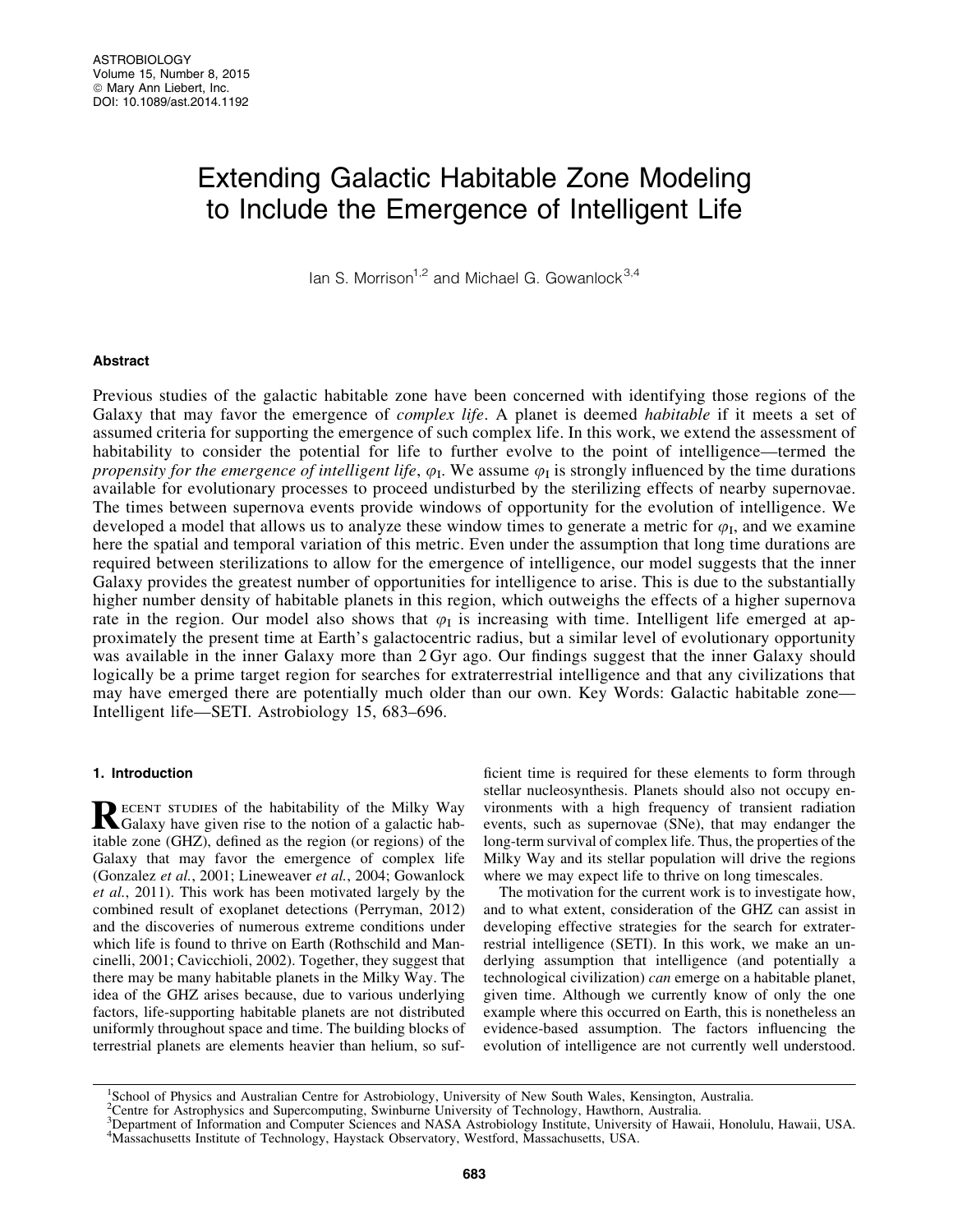There is an ongoing scientific and philosophical debate as to whether its occurrence on Earth is an unlikely fluke [as advocated by contingency theorists such as Gould (1989) and Lineweaver (2005)] or may be inevitable (given sufficient time) in any habitable environment where life has originated [as defended by  $C$ irković  $(2012)$ ]. We take no side in this debate, contending that the rationality of conducting SETI does not depend on the number of potential target civilizations (a point also made by Cirković). The probability of intelligence emerging in the Galaxy is clearly nonzero, and this is sufficient to conclude that other intelligences are *possible*, which in turn is sufficient justification to perform the SETI experiment. We concern ourselves only with the relative propensity for intelligence to emerge in different places/times in the Galaxy. This can tell us nothing about the absolute number of artificial sources of electromagnetic radiation we can expect to exist in the Galaxy, only which are the preferential directions to point our telescopes to maximize the chances of a detection. In formulating a metric for this relative propensity, we make no assumptions concerning the processes/causes/pressures involved in the evolution of intelligence, other than making the weak (self-evident?) assumption that any event that takes time to happen will be more likely to happen if more time is available. Specifically, we examine only the general preconditions for intelligence that are known to have applied on Earth and make the assumption that planets offering similar preconditions will make the evolution of intelligence possible on that planet. The more such planets, and the more time is available on those planets for evolutionary processes to proceed undisturbed, the greater will be the level of opportunity for intelligence to emerge. No matter how likely or unlikely the emergence of intelligence, it must surely be more likely where it is given more opportunity.

Early efforts to understand and quantify the potential for life and intelligence to arise throughout the Galaxy included the work of Drake in the 1960s, encapsulated by the ''Drake equation'' (Drake, 2003). However, the equation does not take account of the evolution of the physical properties of the Milky Way. The factors of the equation do not have a temporal dependence (Cirković, 2004) or deal with the inherent parameter uncertainties through the application of probability distributions (Maccone, 2010; Glade *et al.*, 2012). In terms of temporal considerations and the prioritization of spatial search regions, the Drake equation can, therefore, provide little guidance to SETI.

The temporal and spatial aspects of galactic habitability were first quantified by Gonzalez *et al.* (2001) and later expanded to include dangers to the formation and habitability of terrestrial planets by Lineweaver *et al.* (2004) and then studied using a Monte Carlo simulation on the resolution of individual stars by Gowanlock *et al.* (2011). A comparison between the habitability of the Milky Way and M31 was made by Carigi *et al.* (2013). For an alternative perspective on these studies, see the work of Prantzos (2008).

The model described by Gowanlock *et al.* (2011) considers the stellar number density distribution and formation history of the Galaxy, planet formation mechanisms, and the hazards to planetary biospheres as a result of supernova (SN) sterilization events that take place in the vicinity of the planets. Based on timescales taken from the origin and evolution of life on Earth, the model suggests large numbers of potentially habitable planets may exist in our Galaxy (at least 1.2% of all stars in the Milky Way potentially host a habitable planet), with the greatest concentration likely being toward the inner Galaxy. This approach addresses the emergence of complex life (specifically land-based animal life), but it does not consider intelligence or the type of technological civilization that can be detected by SETI.

Recent efforts to quantify the emergence of intelligent communicating civilizations within the Galaxy include those of Forgan (2009), Forgan and Rice (2010), and Hair (2011). The former two papers describe a Monte Carlo method to stochastically evaluate whether individual habitable planets reach a technological civilization. They consider the impact of resetting events, albeit using a simplified model where resets occur at regular intervals. Their framework is very useful for understanding the constraints (both temporal and spatial) facing SETI. Hair (2011) modeled the absolute time of appearance of intelligence by means of a Gaussian distribution and proceeded to analyze the interarrival times of successive civilizations. Again, the findings provide useful insights into the co-temporality challenge of SETI. However, the model of Hair (2011) does not take into account the spatial and temporal variations of conditions conducive to the emergence of intelligence—a limitation also noted and discussed by Forgan (2011). Furthermore, in both models, the parameters assigned to their respective probability distributions are somewhat arbitrary, which is necessarily the case given that there is just one data point (the emergence of intelligence on Earth) with which to calibrate the models.

Given the challenges associated with modeling the emergence of civilizations, as described above, the goal in our work is not to estimate the absolute number of civilizations distributed historically throughout the Galaxy but to analyze the *relative* propensity for intelligent life to arise in different regions and epochs of the Galaxy. Relative numbers and distributions are sufficient to provide guidance to SETI. Until a first discovery is made, arguably the most effective SETI strategy (one that makes best use of limited resources) is to focus on those spatial regions likely to host the greatest number of potential extraterrestrial signal sources.

When considering potential target sources for SETI, their range must be taken into account, as well as the type of signal one is attempting to detect. There are essentially two distinct modes of conducting ''electromagnetic SETI'': (1) "eavesdropping" on unintentional leakage radiation or  $(2)$ searching for intentionally transmitted beacon signals (which may or may not contain embedded information). Eavesdropping has the advantage that it does not rely on the cooperation of the radiating civilization. However, the range over which such leakage radiation can be detected is limited; probably no more than a hundred parsecs, even assuming the presence of powerful pulsed or monochromatic sources (Forgan and Nichol, 2011). Therefore, eavesdropping may only be successful within the solar neighborhood. In contrast, an intentional beacon signal can be highly directional and, with sufficient power, may be detectable over pan-galactic or even intergalactic distances (Benford *et al.*, 2010). Detecting such a beacon obviously relies on the existence of a beacon builder (and Earth being one of the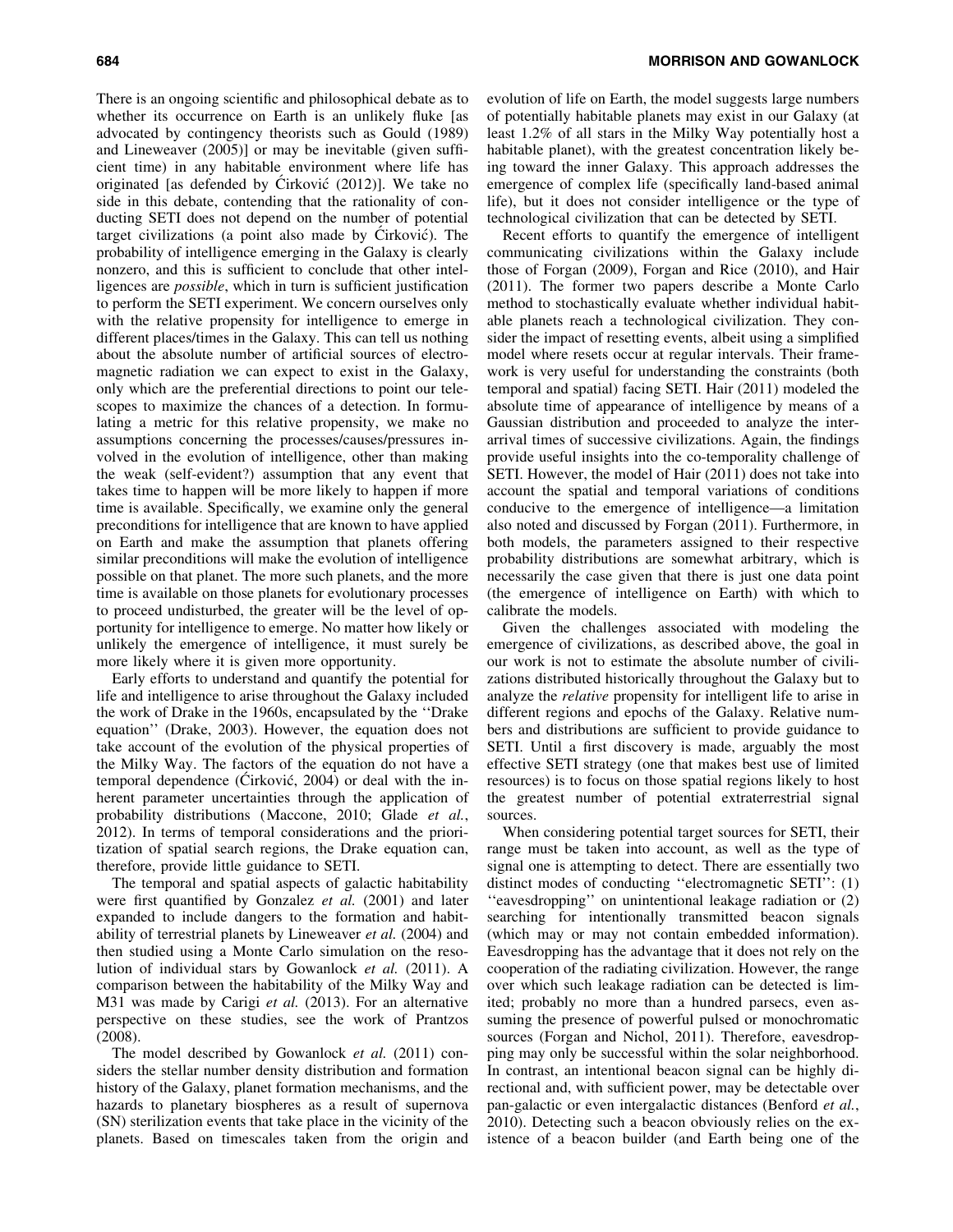## GALACTIC HABITABLE ZONE MODELING 685

beacon's targets), but it has the advantage that the higher permissible range dramatically increases the number of potential sources within the search space. These considerations have led to a series of works that address potential targets for SETI and habitable planets in light of current limitations and assumptions regarding other potential civilizations (Turnbull and Tarter, 2003; Beckwith, 2008; Kaltenegger *et al.*, 2010). Assuming that SETI efforts advance with time, a body of work has been developed that considers the possibilities of technological civilizations in the astrobiological context beyond the technical limitations of SETI, which is the focus of the present study.

The approach adopted in the current work permits us to suggest guidelines for SETI that are grounded in evolutionary processes such as galactic chemical evolution, which in turn affect planet formation rates, thus avoiding approaches that assume uniform distributions of properties throughout the history of the Milky Way. Additionally, the self-consistent model ensures that the pressures on complex or intelligent life from biological extinction events (SNe in this work) are the result of the abovementioned evolutionary processes. Our objective is to account for the regulation of habitability and subsequent opportunities for intelligent life in the context of an evolving Galaxy.

Following this introduction, Section 2 describes the simulation model and analysis methodology. First, we provide an overview of the Monte Carlo simulation model of Gowanlock *et al.* (2011) on which the current work is based, including how trial planet populations are generated and how habitability is assessed. We then describe how this model is extended to assess the propensity for the emergence of intelligence (denoted  $\varphi_{I}$ ) and the method of creating a metric for  $\varphi$ <sub>I</sub>. Section 3 presents our results on the spatial and temporal variation of this metric and discusses their significance, with particular reference to SETI. Finally, Section 4 concludes the paper with a summary of our findings.

## 2. Methodology

## 2.1. Monte Carlo habitability model

The starting point for the present study was the model of the Milky Way developed by Gowanlock *et al.* (2011). In that model, various major observable properties of the disk of the Milky Way were used to populate stars and planets on an individual basis using Monte Carlo methods. To assess habitability, they modeled SNe as a function of the properties of the Milky Way, planet formation, and the time required for the emergence of complex life. Their modeling of the galactic disk incorporates a total stellar mass, an initial mass function (IMF), a three-dimensional stellar number density distribution, a star formation history, and a galactic chemical evolution model. They only consider disk stars with galactocentric radii greater than 2.5 kpc, because of difficulties in accurately modeling the region inside 2.5 kpc due to the complicated formation history of the bulge. Nevertheless, their model includes  $\sim$  75% of the disk stars in the Galaxy, where the disk contains the majority of the stars in the Milky Way. Four variants of the model were proposed to assess sensitivity to variations in the parameters outlined above. In particular, two IMFs were utilized [Kroupa (2001) and Salpeter (1955)] and two stellar number density distributions [Juric´ *et al.* (2008) and Carroll and Ostlie (2006)]. A fixed total disk mass (Binney and Tremaine, 2008), star formation history, and associated galactic chemical evolution model (Naab and Ostriker, 2006) were employed.

All the models explored by Gowanlock *et al.* (2011) reproduced the same general behavior and found that habitability was the greatest toward the inner Galaxy. In the present study, we concentrate only on the most pessimistic model (Model 4), based on a Kroupa IMF and found to have 1.2% of all stars hosting a habitable planet (of which 0.9% are tidally locked and 0.3% are nonlocked to their host stars). For a detailed definition of the model and its associated parameters, see the work of Gowanlock *et al.* (2011).

Transient radiation events in the Milky Way create cosmic rays, X-rays, and gamma rays, which can deplete planetary atmospheres of ozone, expose planets to their host stars, and thus cause massive extinctions to land-based life [see Melott and Thomas (2011) for an overview of radiation hazards to our biosphere]. The Gowanlock *et al.* (2011) model focuses on the ability of planets to survive SN sterilizations. Given a total disk mass, an IMF, stellar number density distribution, and star formation history, type II supernovae (SNII) and type Ia supernovae (SNIa) were populated independently, which expresses differences in formation rates and sterilization distances between these types of SNe. It was assumed that planets nearby these SNe (the sterilization distances of which reflect distributions of absolute magnitudes of observations) will be uninhabitable for a finite time period after a sterilization event occurs, and the planet can recover from the event.

Supernovae occur throughout the Milky Way, and there is even evidence of them occurring in recent geological history. Benítez *et al.* (2002) suggested that  $\sim$  2 Myr ago a SN caused significant damage to Earth's ozone layer, which had an effect on the extinction of ocean life at the Pliocene-Pleistocene boundary. Furthermore, Bishop and Egli (2011) suggested that  $\sim$  2.8 Myr ago Earth was nearby a SN, as evidenced by <sup>60</sup>Fe in deep-sea crust. In line with Gowanlock *et al.* (2011), we focus on SNe, which we assume to be the dominant danger to habitability.

Gowanlock *et al.* (2011) found that the highest density of habitable planets occurs in the regions with the highest stellar densities and consequently highest frequency of SN events. As with other previous works on the habitability of galaxies (Lineweaver *et al.*, 2004; Prantzos, 2008; Carigi *et al.*, 2013), they did not account for stellar kinematics such as radial mixing, or oscillations above and below the midplane that may lead to varying levels of exposure to cosmic rays (Medvedev and Melott, 2007), on the basis that such motions were expected to have an insignificant overall negative impact on the fraction of habitable planets. Gowanlock *et al.* (2011) did not find a region in the Milky Way that was continuously sterilized or sterilized at a sufficiently high frequency that planetary systems traveling through such a region would have a high probability of becoming sterilized. Should such a region have existed, then incorporating stellar motions above and below the midplane would have a greater impact on the results. Note that a star above or below the midplane that passes through it would be entering a region where there is a higher density of habitable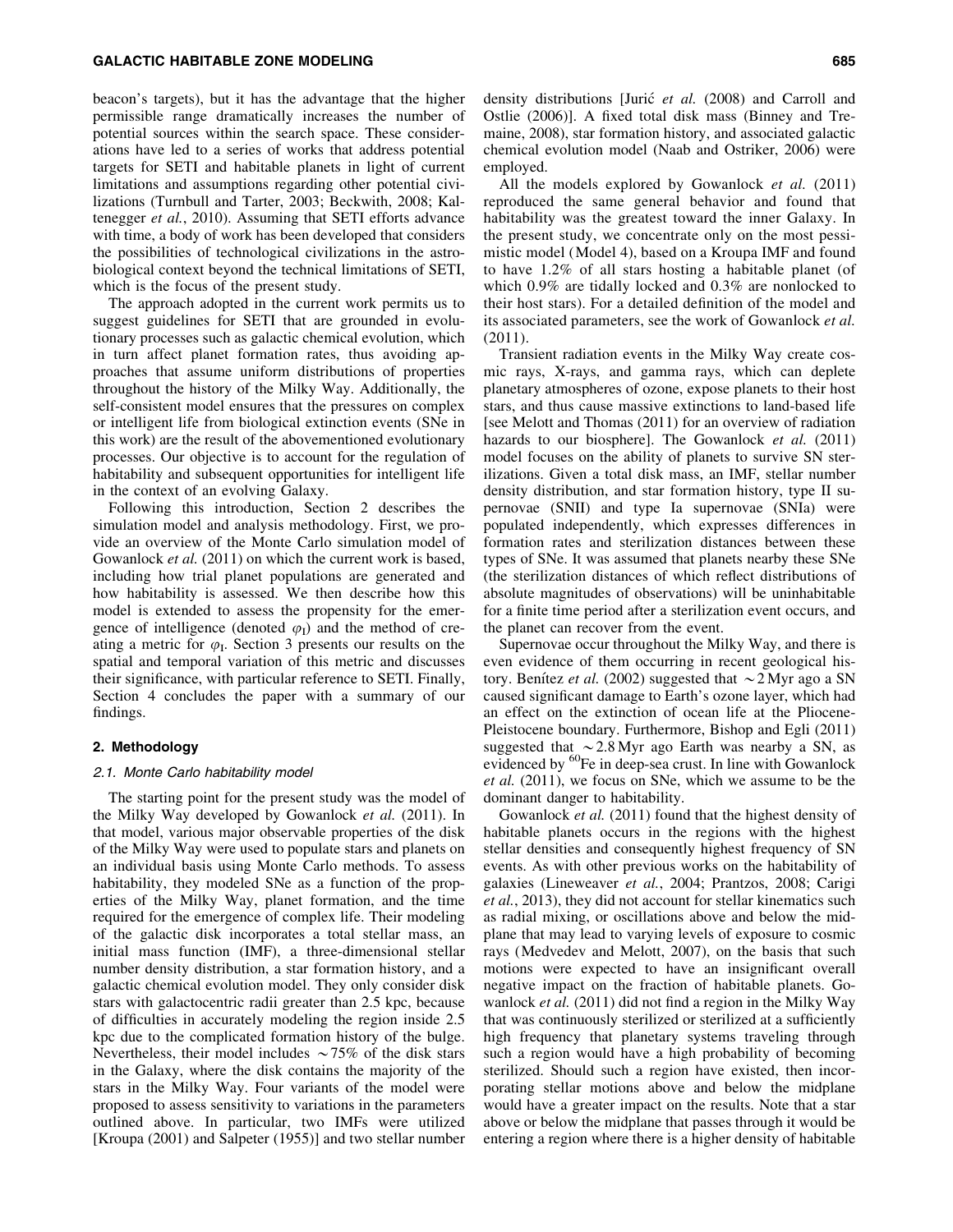planets (and hence cannot be significantly more hazardous to habitability). Therefore, oscillations above and below the midplane are unlikely to significantly decrease habitability, especially since oscillations of this type result in those stars still spending the majority of their time above or below the midplane. If such vertical stellar oscillations had been considered in Gowanlock *et al.* (2011), the mixing would have produced a degree of averaging in the results for habitability above and below the midplane, slightly weakening the observed trends.

Gowanlock *et al.* (2011) populated the stars in their model by assigning each one a birth date, main sequence lifetime, and metallicity from the galactic chemical evolution model and star formation history, which assumes an inside-out formation history of the Milky Way. The metallicity-planet correlation of Fischer and Valenti (2005) was used, in combination with the population synthesis models of Ida and Lin (2005), to assign habitable planets to host stars in the model.

The timescales in Earth's history were adopted to calculate whether a planet is habitable. This is arguably the most speculative assumption in the model, as there is only Earth's pathway to complex (and intelligent) life to suggest such conditions on other planets. In light of focusing on dangers caused by SN events to planetary biospheres and, in particular, atmospheric ozone depletion, the focus is on the timescales for the buildup of ozone on Earth. The notion of planetary oxygenation time is adopted from the work of Catling *et al.* (2005), which proposes that, on Earth, a continuous duration of oxygenation is required for the emergence of complex life. Gowanlock *et al.* (2011) assumed that (1) any sterilizations that occur on the planets populated in the model before the ozone layer forms (this was approximately 2.3 Gyr ago on Earth) have no effect on habitability (since any life at this stage is assumed not to be surface-dwelling) and (2) the emergence of complex life requires a sufficient time period isolated from sterilization events to allow for sufficient oxygenation for the emergence of complex life. Therefore, if a SN occurs within a threshold distance of *d* pc between the time period that the ozone formed and the period afterward that is required for the emergence of complex life, then this has a resetting effect, and the planet must remain unsterilized for a time period before it is considered habitable.

Gowanlock *et al.* (2011) used the work of Gehrels *et al.* (2003), who found that a SNII will deplete the ozone layer and have a sterilizing effect on planets at a distance of <8 pc. The 8 pc distance was assumed to be just sufficient to sterilize a planet. By using the absolute magnitudes of SNII and SNIa events, a distribution of sterilization distances was developed to reflect the notion that different magnitude events can occur and lead to varying sterilization distances.

For SNII, *d* was selected from a probability distribution within the range of  $\sim$  2–27 pc, and within the range of  $\sim$  14–27 pc for SNIa. Figure 1 shows an illustration of the timescales that demonstrate the interrelationship between sterilizations and the major events in Earth's history used to calculate the habitability of a planet in the model of Gowanlock *et al.* (2011). Note that region C in Fig. 1—the time after a planet becomes habitable—is the focus of the present work in extending the modeling to include the evolution from complex to intelligent life.



FIG. 1. Left: Illustration of the major timescales on Earth used as criteria to calculate the habitability of a planet. For a given planet in our model, we assume that a sterilization occurring before the formation of the ozone layer has no effect  $(A)$ , whereas a sterilization occurring during the period of continuous oxygenation does have an effect (B), and C shows the time since the rise of complex life to the present day. Right: Employing the timescales from Earth (on the left), we illustrate the effect a sterilization has on a planet populated in our model. A sterilization in A has no effect, since the ozone layer has not yet formed. However, the sterilization in B, shown at 2.85 Gyr, delays the possibility of complex life until 4.4 Gyr, as it disrupts the requirement of continuous oxygenation time. The time period C shows a hypothetical duration in which complex life has not been affected by any sterilization events after the planet is considered habitable at 4.4 Gyr.

#### 2.2. Gap time analysis

The methodology described above for assessing habitability is based on identifying planets that provide conditions conducive to the evolution of *complex land-based animal life*. We assume that this represents the starting point for further stages of evolution that could lead to the emergence of intelligent life and, beyond that, to technological civilizations. In assessing the propensity for complex life to further evolve to intelligent life,  $\varphi$ <sub>I</sub>, our fundamental assumption is that *time* is the primary barrier to this process. We reason that environmental conditions, at least at the beginning of the process, are favorable, given that they were deemed suitable for complex life to develop. We then consider the time period beyond that needed for the appearance of complex life to see whether sufficient time is available for further evolution to intelligence. We assume that this process would be disrupted by any nearby SNe; that is, if a SN occurs before intelligence is reached, the process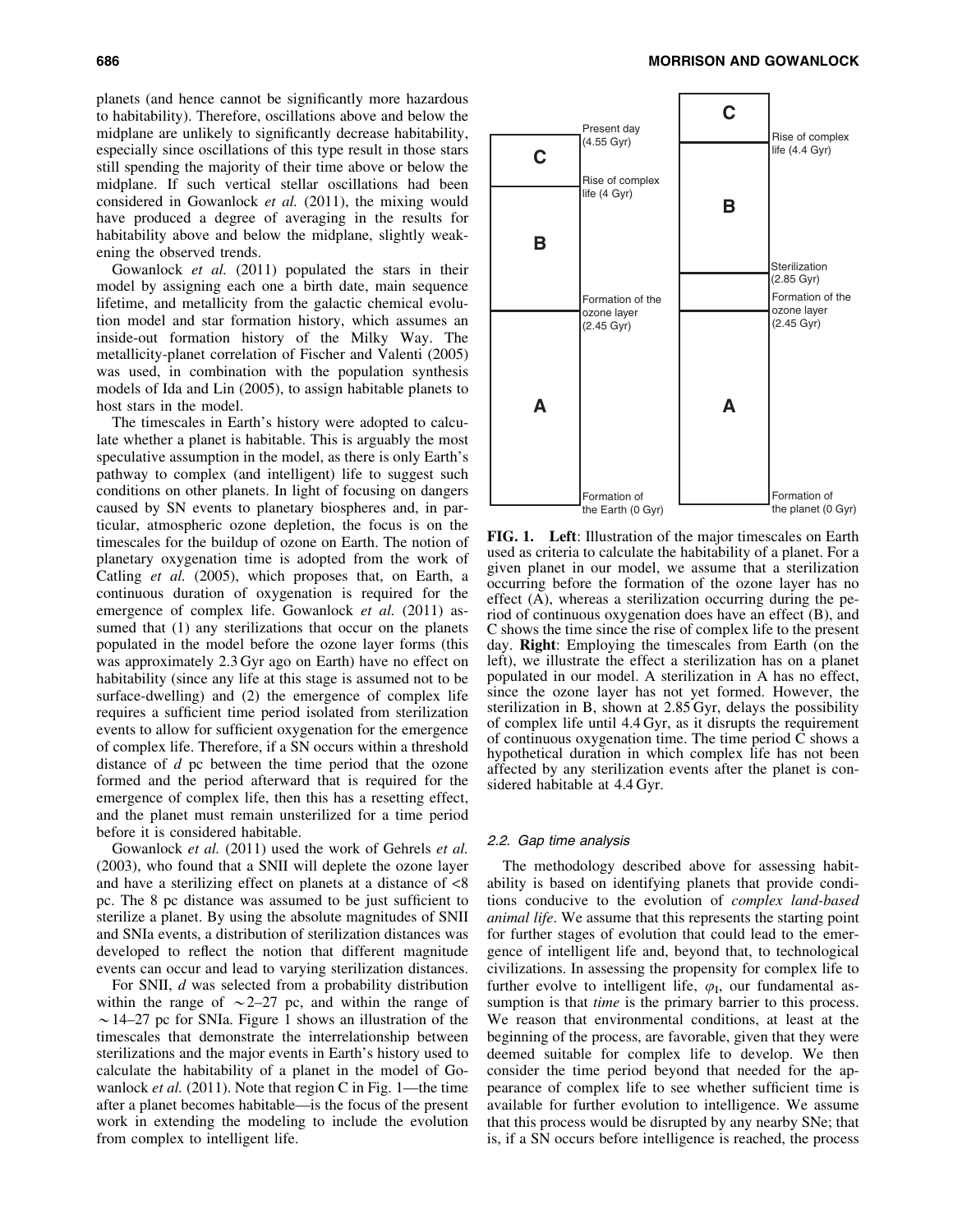

FIG. 2. Illustrative planet timeline showing the major events from the birth (at left) to the present (or death) time (at right) and showing how "gap times" are calculated. In this example, there are two SNe, labeled  $SN<sub>1</sub>$  and  $SN<sub>2</sub>$ . A gap time begins after the first formation of the ozone layer or after a SN event. A gap time is ended by a SN, the death of the planet, or the present day, as we do not extrapolate beyond the age of the Universe. Any gap times exceeding 1.55 Gyr (the time assumed to be needed for the emergence of animal life) give rise to an opportunity for intelligent life to emerge. The shaded regions represent these "opportunity times,"  $T<sub>O</sub>$ , which are equal to the gap time less 1.55 Gyr.

is reset. The time durations between such SNe are referred to as *gap times*, and we assume  $\varphi$ <sup>I</sup> is strongly dependent on the number and length of these gap times. Without proposing a specific relationship between gap time length and its effect on  $\varphi_I$ , we suggest it is a reasonable assumption that longer gap times will provide greater opportunity for the emergence of intelligence.

Our analysis of gap times follows essentially the same methodology as employed by Gowanlock *et al.* (2011) but with an extended parameter range for the time duration between SNe. The goal was to assess whether these additional time requirements for the evolution of intelligence would alter the basic findings of Gowanlock *et al.* (2011), that is, to investigate the extent to which the regions of greatest propensity for intelligence corresponded to regions of greatest habitability (as defined for complex life). On Earth, the evolution from complex life to intelligence took just under 0.6 Gyr. Rather than apply this single figure, we acknowledge the lack of understanding of how the process works (and hence how long it typically takes) by considering a range of durations. As will be explained in Section 2.3, our metrics are based on cumulative gap times conditioned on a variable threshold value ranging from 0 to 2 Gyr. We prefer this approach over assigning a specific probability distribution to the time required for intelligence to emerge for two reasons: (1) we have insufficient data to meaningfully ascribe a shape or mean value to this distribution, and (2) there are potential sensitivities that may be revealed by our model that could be masked by the averaging effect of applying a distribution.

At this point, it is important to note that, if a planet is assessed as ''habitable,'' it does not mean that it will definitely become inhabited by complex life—only that conditions are favorable for this to happen. Likewise, if there is a long gap time between SNe on a habitable planet, it is not assured that intelligent life will emerge—only that this becomes a possibility. In this work, we do not attempt to quantify the percentage of planets that give rise to intelligence. We seek to produce a metric for  $\varphi_I$  that allows analysis of the *relative* likelihood of intelligence emerging in different regions and epochs of the Galaxy. A conservative position would be to assume that complex or intelligent life may only be able to arise on a small fraction of habitable planets. The opposite position would be that it is likely to arise on the majority of habitable planets. Either assumption, or any in between, can be made without affecting the veracity of any conclusions drawn from analyzing relative propensities.

Figure 2 illustrates how gap times are related to the major events in a planet's timeline. For the illustrative example given, there are three gap times, labeled  $GAP_1$ ,  $GAP_2$ , and  $GAP_3$ .  $GAP_1$  is the time from the formation of a complete ozone layer to the first of two SNe,  $SN<sub>1</sub>$ .  $GAP<sub>2</sub>$  is the time between  $SN_1$  and  $SN_2$ .  $GAP_3$  is the time from  $SN_2$  to the present (or equally, death) time of the example planet. For the emergence of complex land-based animal life, we assume the same timeframe as observed on Earth, that is, 1.55 Gyr. Where a gap time exceeds 1.55 Gyr, this provides an opportunity for further evolution to intelligent life. In the example of Fig. 2, there are two such *opportunity times*,  $T<sub>O</sub>$ , which we may calculate as  $T_{\text{O}n}$  = (GAP<sub>n</sub> – 1.55) when GAP<sub>n</sub> ≥1.55, and zero otherwise. Since  $GAP_2$  is less than 1.55 Gyr, there is assumed to be no opportunity for the emergence of complex or intelligent life during that interval, hence  $T_{O2} = 0$ .

The Monte Carlo simulation described in Section 2.1 provides a hypothetical population of planets, along with pertinent data for each planet, including its location coordinates, birth/death dates, and a list of dates the planet was sterilized by SNe. Locations are specified by *x*, *y*, and *z* coordinates relative to the galactic center, as shown in Fig. 3. The *x* and *y* coordinates define the position projected onto the galactic midplane, and *z* is the height above (when positive) or below (when negative) the midplane. The galactocentric radius, *r*, is given by  $(x^2 + y^2)^{1/2}$ . We elected to work with a subset of the entire galactic data set to take advantage of azimuthal symmetry, specifically a 15° sector of the full 360° data set, as illustrated in Fig. 3. Even with this fraction, our model included in excess of 70 million planets, which is sufficient to allow statistical sampling errors to be ignored and to safely assume that the chosen 15° sector would produce the same results as any other  $15^{\circ}$ sector. The metrics generated from this data set (as described in Section 2.3) were scaled by a factor of (360/15) to obtain results that represent the entire Galaxy.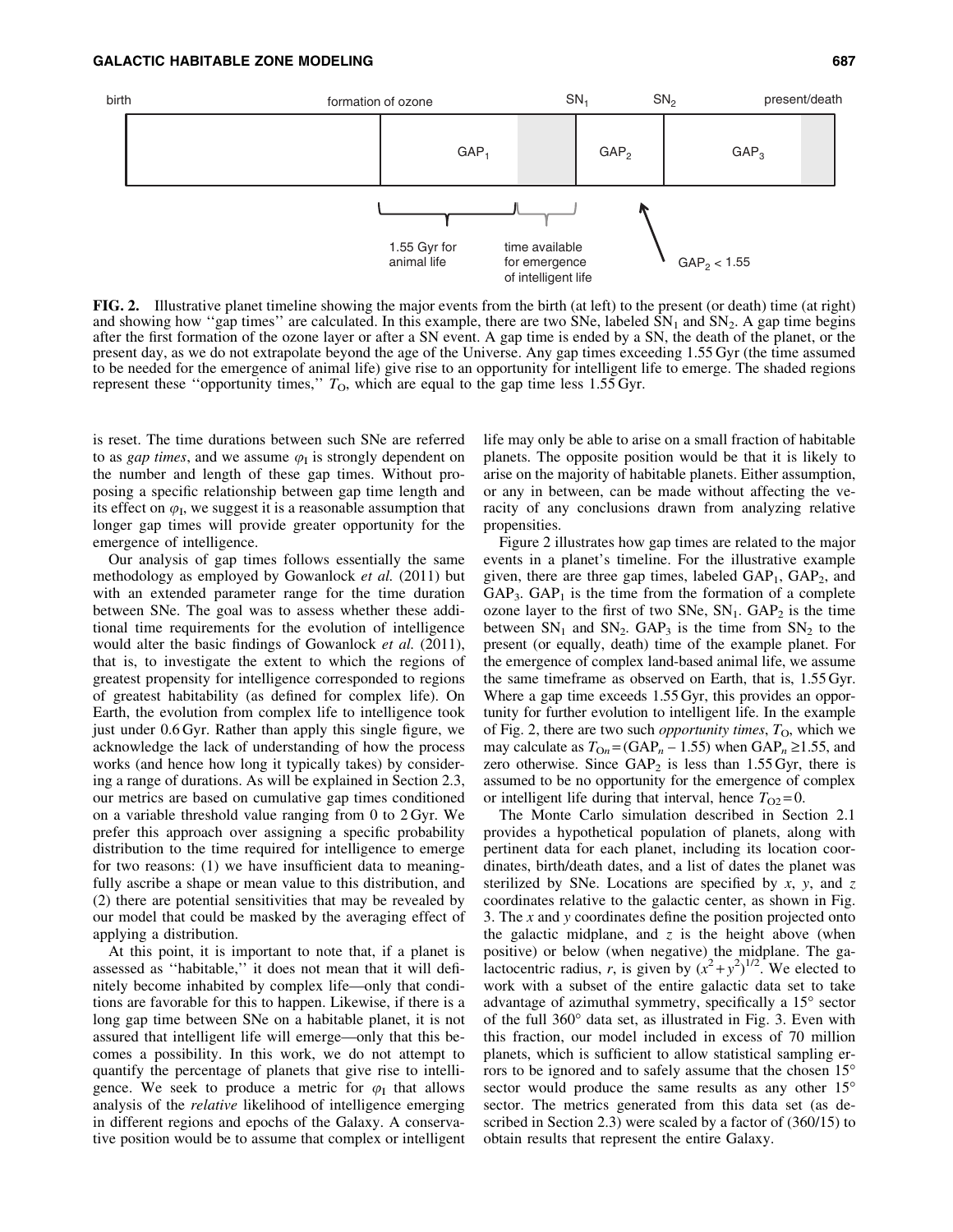

FIG. 3. The coordinate system employed in the simulation model of Gowanlock *et al.* (2011) for defining planet locations relative to the galactic center at  $(x, y, z) = (0, 0, 0)$ . The model generates data for the entire  $360^{\circ}$  of "azimuth" in the  $(x, y)$  plane. To simplify processing for the present study, only a  $15^{\circ}$  subset was analyzed, exploiting the model's azimuthal symmetry.

From the planet data set, one can assess which planets are habitable [according to the criteria set by Gowanlock *et al.* (2011)] and additionally calculate the gap times experienced on each habitable planet. For some planets, no gaps exceeding 1.55 Gyr occur; for others, one or more such gaps occur. We treat multiple gaps on a single planet in an equivalent way to single gaps on multiple planets, that is, as independent opportunities for life to evolve. The total number and length of all gap times for all habitable planets produced by the simulation are accumulated, binned according to spatial location and temporal epoch, from which further analysis can be conducted.

#### 2.3. Propensity metric

We are primarily interested in examining how the propensity for the emergence of intelligent life,  $\varphi$ <sub>I</sub>, varies as a function of spatial location and epoch within the Galaxy. To investigate this, we create a metric for  $\varphi_I$  and observe, for our simulated planet population, the variability of this metric over time and as a function of *r* and *z*.

A straightforward metric, which we term  $\varphi_{\text{Iu}}$ , is the accumulated sum of all opportunity times,  $T_{On}$ , for the planets existing within a specified spatial bin. (For a single planet, this would correspond to summing the lengths of time represented by the gray shaded regions in Fig. 2.) That is,

$$
\varphi_{\text{Iu}}(r_j) = \sum_n T_{\text{On}}
$$

where  $r_j$  is the center value of the  $j^{\text{th}}$  spatial bin. For example, if the data are binned according to galactocentric radius using bins of width *w*, then the radius range corresponding to  $r_j$  is  $[(r_j - w/2) \le r < (r_j + w/2)].$ 

This method of computing  $\varphi_{Iu}$  is equivalent to assuming a uniform probability distribution for the required time for intelligent life to emerge. That is, the required time is assumed to be a uniformly distributed random variable; hence the total probability will be proportional to the total cumulative time.

A variation for computing  $\varphi_{Iu}$  involves setting a threshold time,  $T_{\text{thresh}}$ , for the  $T_{\text{O}}$  values, and only those  $T_{\text{O}} \geq T_{\text{thresh}}$  are included in the summation. For example, the rise of animal life on Earth occurred when the planet was  $\sim$  4 Gyr old, and it was a further  $\sim 0.6$  Gyr for the rise of intelligent life. If we assume these timescales, that is, that 0.6 Gyr is the minimum time for intelligence to emerge after a planet can support complex life, then only those  $T<sub>O</sub> \ge 0.6$  Gyr are included in the summation.

We do not know the precise relationship between the value of  $T<sub>O</sub>$  and the probability that intelligence will emerge during a time window of that length. It seems likely that the process of evolving intelligence requires a number of essential subprocesses, each occurring in sequence and each having its own specific time-distribution. This assumption was made by Carter (2008) and Forgan (2009). If this were the case, the overall time to achieve intelligence would be a random variable with a distribution approaching Gaussian (following the Central Limit Theorem)<sup>1</sup>. The uniform and Gaussian models for the probability distribution of the time for evolving intelligence are illustrated in Fig. 4. Although the Gaussian model may be more appropriate than the uniform model, it has the difficulty that we do not know the scale factor on the time axis. We do not know where the mean of the distribution lies relative to the 0.6 Gyr that was required on Earth. The three example Gaussian distributions in Fig. 4 (''Gaussian a,'' ''Gaussian b,'' and ''Gaussian c'') illustrate alternative timescales. If ''Gaussian a'' was an accurate representation, this would suggest that intelligence arose late on Earth. Conversely, if ''Gaussian c'' was an accurate representation, this would suggest that intelligence arose early on Earth. Without a calibrated timescale, we cannot assess the sensitivity of  $\varphi_I$  to changes in  $T<sub>O</sub>$ . For example, if typical  $T<sub>O</sub>$  values are to the left of the Gaussian bell-curve, then a small incremental increase in  $T<sub>O</sub>$ will result in a large increase in  $\varphi$ <sub>I</sub>. However, if the  $T_{\rm O}$ values are to the right of the bell-curve, then an incremental increase in  $T<sub>O</sub>$  will have little effect on  $\varphi_I$ . Because of these uncertainties, there are difficulties in developing a  $\varphi_I$  metric that derives from a Gaussian (or any non-uniform) distribution. Furthermore, if we accept the premise that time is the primary determinant for  $\varphi_I$ , then a  $\varphi_I$  metric based on the summation of available time is not unreasonable. Therefore, we elect to employ the uniform propensity metric,  $\varphi_{\text{Iu}}$ , when generating the results reported in Sections 3.1, 3.2, and 3.3 below. Additionally, in Section 3.4, we propose an alternative method of analysis that obviates the difficulties of having to make any assumptions regarding the probability distributions for the time required for the emergence of intelligence. That methodology and its results are described in Section 3.4.

#### 3. Model Results

#### 3.1. Propensity metric—uniform model

For the uniform model described in Section 2.3, the propensity for intelligent life is modeled as being proportional to total opportunity time, that is, the sum of all  $T_{\text{O}} \ge$  $T_{\text{thresh}}$ . Figure 5 presents the results for  $\varphi_{\text{Iu}}$  for five

<sup>&</sup>lt;sup>1</sup>Given that evolutionary subprocess times are all positive random variables, it may be more accurate to model the distribution of the sum of subprocess times using the log-normal distribution. Regardless, for a large number of subprocesses, the log-normal distribution will converge toward Gaussian.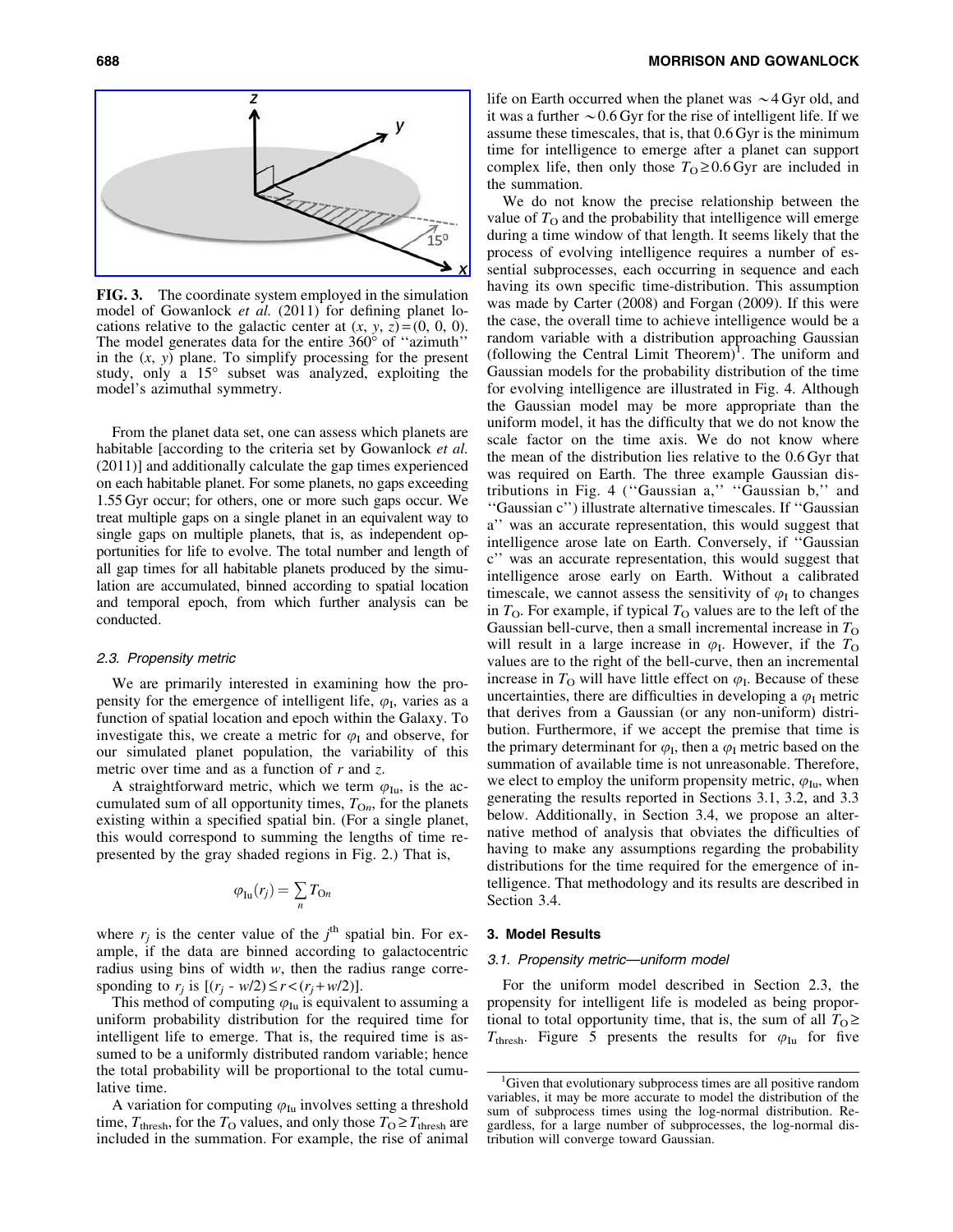

FIG. 4. Alternative models for the probability distribution of the time taken for intelligence to evolve from animal life. The relationship between the propensity for the emergence of intelligent life,  $\varphi_1$ , and opportunity time  $T_{\Omega}$  is dependent on this distribution. Shown are the uniform case and three different Gaussian cases of differing means relative to 0.6 Gyr (the time it took on Earth for animal life to evolve intelligence).

alternative values of  $T_{\text{thresh}}$  over the radius range 2.5–15 kpc. The vertical axis represents the radial *density* of  $\varphi_{\text{Iu}}$ , that is,  $\varphi$ <sub>Iu</sub> per parsec of radius.

The results exhibit two main features:

- (1) For all values of  $T_{\text{thresh}}$ ,  $\varphi_{\text{Iu}}$  is greatest toward the inner disk of the Galaxy; and
- (2) For all radii,  $\varphi_{Iu}$  tends to decrease as  $T_{\text{thresh}}$  is increased.

The first observed feature is consistent with the trends in habitable planet density reported by Gowanlock *et al.* (2011). To assess whether this result simply tracks the habitable planet density, we also examine the average of  $\varphi_{\text{Iu}}$ 

per habitable planet, which has been plotted in Fig. 6. It is seen that the average propensity does indeed vary with radius, displaying a region of maximum average propensity between about 6 and 10 kpc. At smaller radii, the average propensity is marginally lower, which can be attributed to the higher rate of SN events. At larger radii there is a rapid decline in average propensity, which can be attributed to the reducing average age of habitable planets with increasing *r*. This in turn is due to the later epochs at which the critical metallicity for habitable planet formation occurs with increasing *r*. (The variation of  $\varphi_{Iu}$  with epoch time is discussed further in Section 3.5). Despite the variations in average propensity per planet, the overall favorability of the



**FIG. 5.** Propensity metric  $\varphi_{Iu}$  as a function of *r* for five time threshold values,  $T_{\text{thresh}}$ , ranging from 0 to 2 Gyr. The vertical axis is the radial density of  $\varphi_{\text{Iu}}$ , *i.e.*,  $\varphi_{\text{II}}$  per parsec of radius. For the uniform model,  $\varphi_{\text{Iu}}$  is modeled as being proportional to total opportunity time, *i.e.*, the sum of all  $T_{\Omega} \geq T_{\text{thresh}}$ .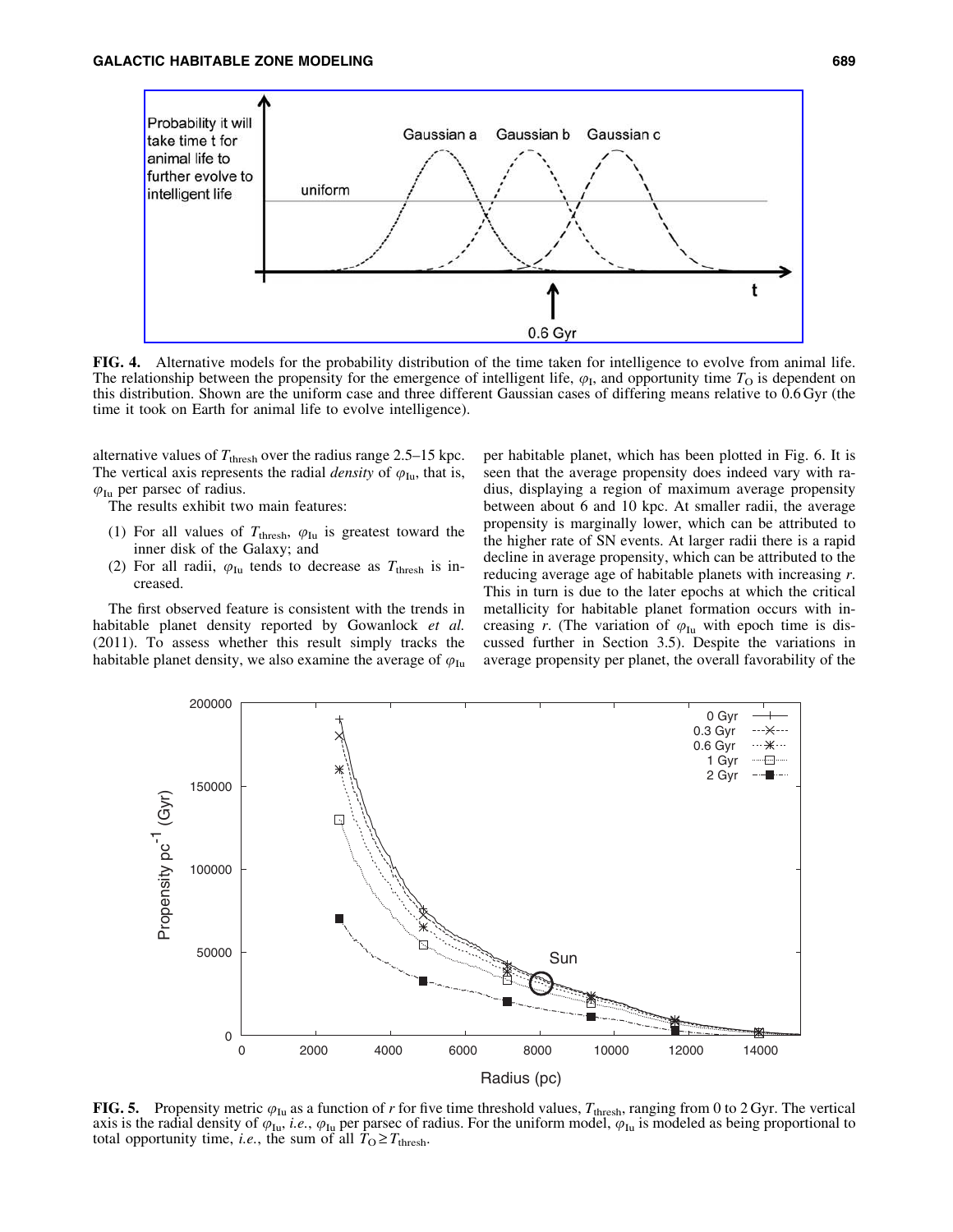

FIG. 6. Average of  $\varphi_{Iu}$  per habitable planet as a function of *r* for five  $T_{\text{thresh}}$  values ranging from 0 to 2 Gyr. The vertical axis is the radial density of the per-planet average of  $\varphi_{\text{Iu}}$ , *i.e.*, the average of  $\varphi_{\text{Iu}}$  per parsec of radius.

inner Galaxy, as seen in Fig. 5, is due to the sheer number of habitable planets predicted by the model in this region.

The results of Fig. 5 suggest  $\varphi_{Iu}$  will peak at some radius less than 2.5 kpc (but assumed to be greater than zero due to the proximity of the central black hole). The precise location of the peak cannot be determined, as it lies beyond the lower radius range of our model. However, the basic conclusion of the favorability of the inner Galaxy is not altered by the precise location of the peak, only the definition of ''inner.'' Were the model of Gowanlock *et al.* (2011) to be extended in future to lower radii, the analysis of this paper could be repeated to provide a closer bound on the radius of peak propensity.

The second observed feature in Fig. 5—the consistent reduction in  $\varphi_{Iu}$  with increasing  $T_{\text{thresh}}$ —is predictable, given that larger values of  $T_{\text{thresh}}$  permit fewer  $T_{\text{O}}$  to be included in the metric summation.

For reference, we have marked on Fig. 5 the circumstances that hold for the Sun and Earth  $(i.e., r=8$  kpc and  $T_{\text{thresh}} = 0.6 \text{ Gyr}$ . The value of  $\varphi_{\text{Iu}}$  for these parameters is  $\sim$  35,000 Gyr per radial parsec. This is the aggregated propensity for all habitable planets occupying an annular ring of 1 pc width, at a galactocentric radius of 8 kpc (noting from Fig. 6 that the average  $\varphi_{Iu}$  per planet is  $\sim 1.1$  Gyr in this region). It is seen that for lower radii, the density of  $\varphi_{\text{Iu}}$  per radial parsec is up to 4–5 times higher. This is due to the higher number density of habitable planets in this region, rather than the average  $\varphi_{Iu}$  per planet (which we see from Fig. 6 is  $\sim 0.9$  Gyr in this region). This may be interpreted as follows: we know that intelligent life can arise (it has arisen at least once) at 8 kpc, and there should be an even greater chance that it has arisen in regions closer to the galactic center. This is seen even with larger  $T_{\text{thresh}}$  assumptions, up to 2 Gyr.

A different approach to examining the propensity for intelligence was taken by Forgan and Rice (2010), who used the Rare Earth hypothesis framework. They also found that the inner Galaxy should have the greatest number of intelligent civilizations. Despite major differences in model assumptions and goals between this work and theirs, the overall conclusions are in general agreement.

#### 3.2. Propensity above and below the midplane

We now consider the variation of  $\varphi_{\text{Iu}}$  in two spatial dimensions: *r* and *z*. We present the results in the form of contour maps, which show *r* on the horizontal axis, *z* on the vertical axis, and a color-coding of  $\varphi_{Iu}$  in the plot.

Figure 7 shows the  $\varphi_{Iu}$  contour maps for five values of  $T_{\text{thresh}}$ , ranging from 0 to 2 Gyr. A logarithmic scale is used for the color-coding, allowing greater detail to be seen in regions where the  $\varphi_{Iu}$  values are low. Each contour map represents a cross-sectional view of the Galaxy, approximately to scale. The figure illustrates that, for  $T_{\text{thresh}}$  values of 0, 0.3, and 0.6 Gyr, the inner Galaxy has the highest  $\varphi_{Iu}$  at the midplane, as  $\varphi_{Iu}$  is dominated by the number of planets in the region. For these  $T_{\text{thresh}}$ values we see the influence of SN sterilizations between  $r \approx 5$  and  $r \approx 9$  kpc, where  $\varphi_{Iu}$  is slightly higher above and below the midplane at these radial positions. For  $T_{\text{thresh}} = 2 \text{ Gyr}$ , which assumes that the timescale for the rise of intelligence is more than 3 times that experienced on Earth, from 2.5 to  $\sim$  12 kpc,  $\varphi_{\text{Iu}}$  is always greater above and below the midplane.

We know that intelligent life has arisen at least once at  $r = 8$  kpc near the galactic midplane, and there should be an even greater chance that it has arisen in those regions that are shown as ''hotter'' on the contour map, such as closer to the galactic center. Furthermore, if intelligence typically takes longer to arise than it has on Earth, the model suggests SETI should prioritize targets above and below the midplane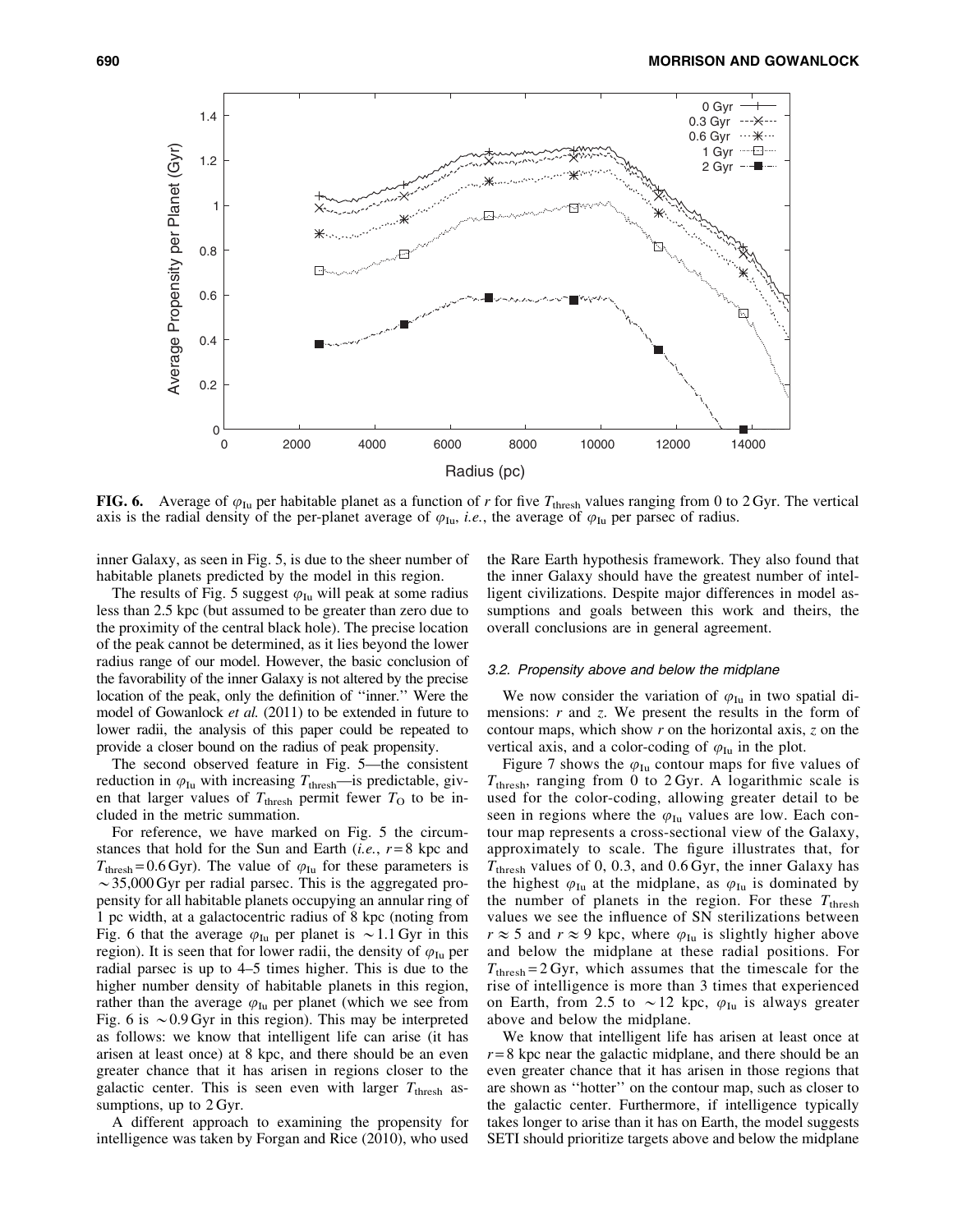



at our radial position and toward the inner Galaxy. However, if intelligence takes roughly the same time as it has on Earth, or less, then the model suggests SETI should target the midplane of the inner Galaxy.

#### 3.3. Propensity expressed in galactic coordinates

For SETI, it is instructive to consider how  $\varphi_{\text{Iu}}$  varies as a function of the pointing direction of Earth-based telescopes, specifically the variation of  $\varphi_{Iu}$  over *galactic coordinates*. We show this in Fig. 8, where  $\varphi_{Iu}$  (for the  $T_{\text{thresh}} = 0.6 \text{ Gyr}$ ) case) has been plotted as a function of galactic longitude (*l*) and galactic latitude (*b*). A logarithmic color-coding has been used to show the total  $\varphi_{Iu}$  per bin of area on the sky, where bins of approximately one square degree have been used across the whole  $\text{sky}^2$ . The three panels correspond to range limits from the observer of 3, 4, and 5 kpc, each

plotted with the same color-coding range for  $\varphi_{\text{Iu}}$ . Each panel shows the entire sky in an equal-area sinusoidal projection, as seen from a vantage point of  $r = 8$  kpc and  $z = 0$ , Earth's approximate location. As discussed earlier, the central bulge and inner disk (*r* < 2.5 kpc) are excluded in our model. For this reason, results beyond a range of 5.5 kpc from the observer are incomplete with our model, which is why only ranges below 5.5 kpc have been shown.

Figure 8 can be interpreted as showing the relative density of potential targets per antenna pointing as a function of location in the sky. For a range limit of 3 kpc, the density is relatively low, because this represents a small volume of sky that contains relatively few habitable planets. Within this range, there is a minor advantage to observing toward the galactic center, and slightly above or below the midplane, consistent with our findings in Section 3.3. Increasing the range limit to 4 kpc increases the observed volume of sky and also includes more of the inner Galaxy. Consequently, the number of potential targets is significantly higher. The advantage of observing above/below the midplane remains. At a range limit of 5 kpc, the observed volume of sky is

<sup>&</sup>lt;sup>2</sup>This corresponds to  $\sim 1^\circ$  in both *l* and *b* at the midplane. At higher latitudes the *l* range of each bin is increased to maintain roughly the same solid angle on the sky.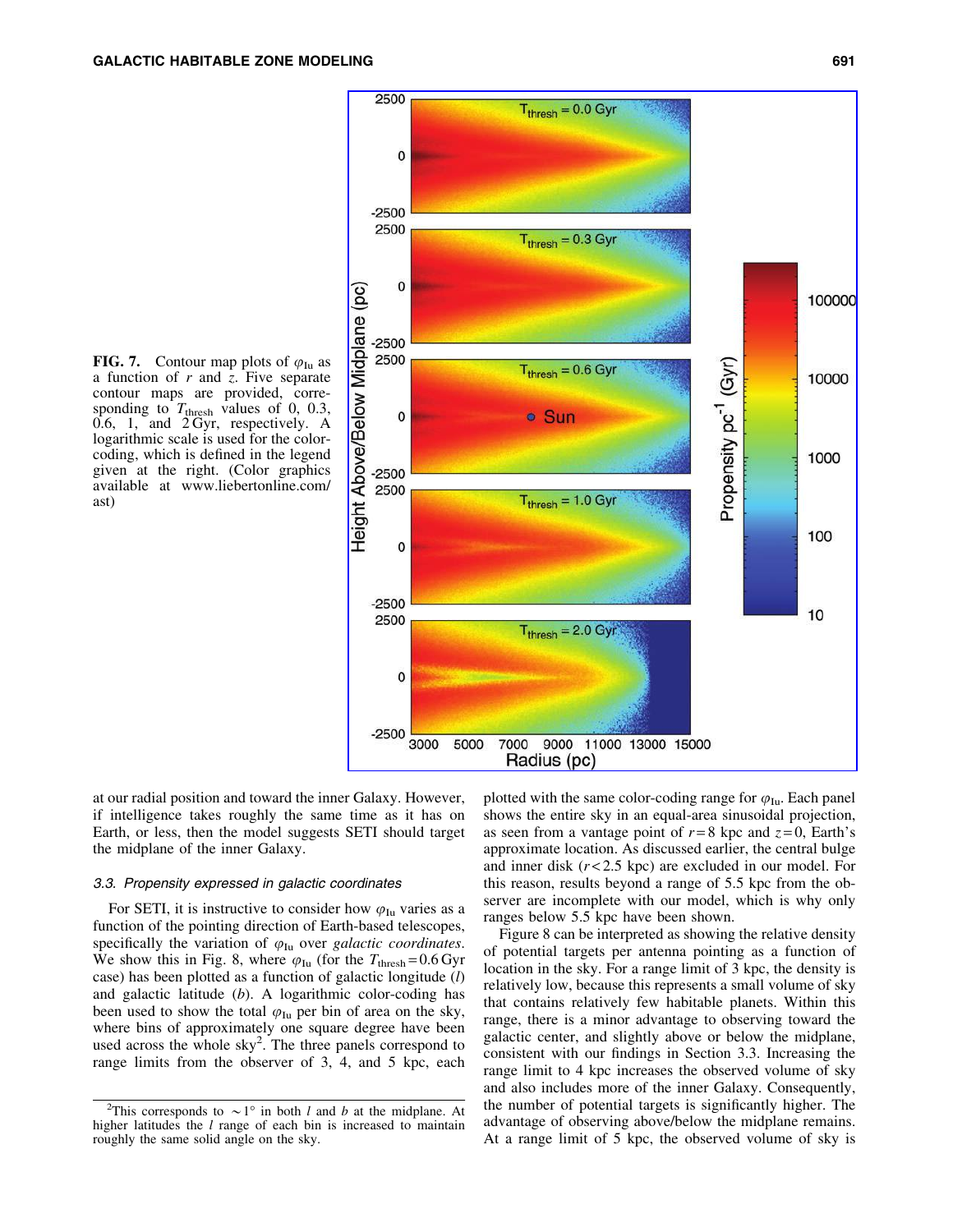

FIG. 8. Contour map plots of  $\varphi_{Iu}$  (for  $T_{\text{thresh}} = 0.6 \text{ Gyr}$ ) as a function of galactic longitude (*l*) and latitude (*b*), for three range limit cases: 3, 4, and 5 kpc. Note that the longitude scale shown applies only to *b* = 0. The plots employ an equal-area sinusoidal projection, where the scale of the horizontal axis varies with latitude, *i.e.*, proportionally to cos(*b*). (Color graphics available at www.liebertonline.com/ast)

larger again and includes a significant fraction of the inner Galaxy. The density of potential targets is clearly the highest toward the inner Galaxy, in a region bounded roughly by  $|l| \leq \sim 30^{\circ}$  and  $|b| \leq \sim 15^{\circ}$ . The advantage of observing slightly above/below the midplane remains but is now less pronounced, which is consistent with the fact that more planets are now included that are closer to the galactic center, where the highest density was found to be on the midplane (see Section 3.3).

The implication of Fig. 8 for SETI is that a compelling strategy would appear to be a complete survey of a region of the sky centered on the galactic center and spanning approximately  $60^{\circ}$  of longitude and  $30^{\circ}$  of latitude. Note that the majority of target planets in this region will be close to the galactic center, so searches should focus on deliberate  $transmissions<sup>3</sup>$ .

#### 3.4. Opportunity time distributions

Although the statistical relationship between  $T_{\rm O}$  and  $\varphi_{\rm I}$ cannot be known precisely for the reasons discussed in Section 2.3, it is still possible to make meaningful statements concerning relative propensities in our model. Across the numerous habitable planets in the model, opportunities occur of varying durations, spanning a continuum of  $T<sub>O</sub>$ values. We create histograms of the distribution of  $T<sub>O</sub>$  durations in Fig. 9 for seven different galactocentric radii. A radial bin size of 50 pc is used in each case, with the bin centers as listed in the figure legend.

The first feature to be noted in Fig. 9 is that shorter  $T<sub>O</sub>$ occur more frequently than longer  $T<sub>O</sub>$ . The maximum count occurs at the shortest durations, and the count decreases monotonically with increasing duration. This is expected, as the SN resetting events make longer durations less probable.

The second feature of Fig. 9 is that the  $T<sub>O</sub>$  count for a given duration value tends to decrease with increasing *r*. This is explained by the decreasing habitable planet density with increasing *r*. Crucially, it is seen that the curves for each radius case do not cross, meaning that this

<sup>&</sup>lt;sup>3</sup>As discussed in Section 1, only intentional beacons are likely to be detectable over ranges exceeding a few hundred light-years. Hence, for target sources in the vicinity of the inner Galaxy, this requires that SETI search for beacons.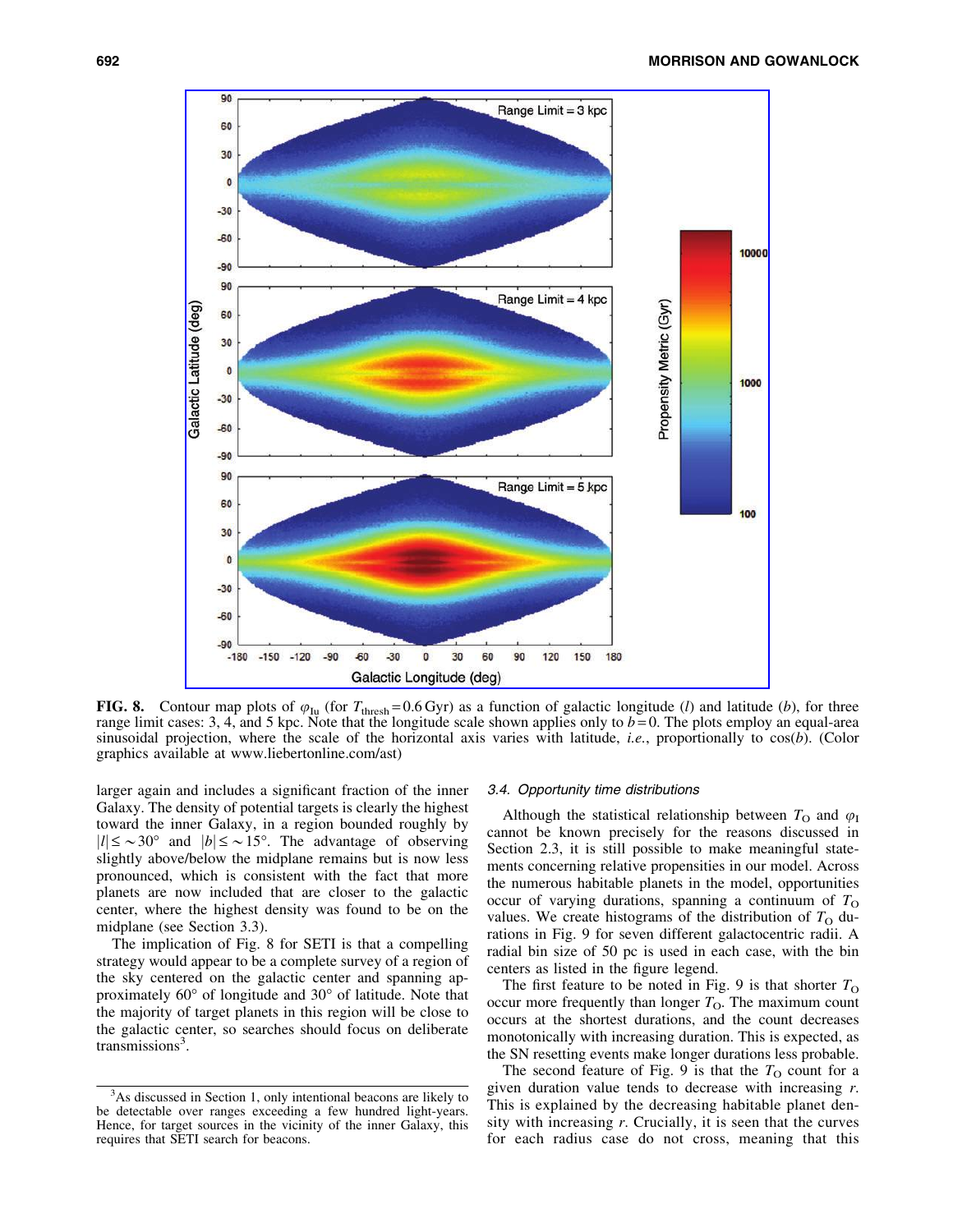

FIG. 9. Histograms of  $T<sub>O</sub>$  of differing durations for seven specific values of  $r$ . The vertical axis shows the number of opportunities per parsec of radius (on a logarithmic scale) that have the duration given on the horizontal axis. The dashed vertical line crossing the horizontal axis at 0.6 Gyr corresponds to the *T*<sub>O</sub> experienced when intelligence arose on Earth. The cutoffs are a result of the age distribution of stars across the disk, where no planets beyond a given *r* can have an associated duration because they are too young.

relationship holds for all  $T<sub>O</sub>$  durations. That is, if one considers a particular  $T<sub>O</sub>$  duration, then regardless of the duration value, there will always be a greater number of opportunities of that duration toward the inner Galaxy. Regardless of the statistical relationship that exists between  $T_{\Omega}$  and  $\varphi_I$ , there are always more opportunities at each duration value in the inner Galaxy, so the overall  $\varphi$ <sub>I</sub> must be higher in this region.

This has neatly allowed us to circumvent the calibration issue raised in Section 2.3. We may not be able to comment meaningfully on absolute values of  $\varphi_I$ , but we can make the robust assertion that  $\varphi$ <sub>I</sub> values are relatively higher toward the inner Galaxy. For example, with reference to Fig. 9, the opportunity count corresponding to Earth's scenario ( $T<sub>O</sub> = 0.6$  Gyr and  $r = 8$  kpc) is  $\sim 1500$  per parsec. At lower radii, toward the inner Galaxy, the opportunity count is seen to be greater than 6000 per parsec. That is, the inner Galaxy presents more than 4 times the number of opportunities (of the duration needed on Earth for intelligence to emerge) than the region in which Earth is located. This provides further support for the conclusion drawn in Sections 3.1 and 3.2, that is, that there is a greater likelihood that intelligence will arise in the inner Galaxy than at Earth's radius.

A further observation from Fig. 9 is that, at high radii, there is a hard cutoff in the  $T<sub>O</sub>$  distributions. Above the cutoff duration there are no opportunities for intelligence to emerge. For example, for  $r = 14,525$  pc, there are no opportunities longer than approximately 1.4 Gyr. This is due to the lower age of planets at higher radii. In the case of 14,525 pc radius, there are no planets in the model that are old enough to provide a gap between SN events greater than  $(1.55 + 1.4) = 2.95$  Gyr.

### 3.5. Opportunities by epoch

We have seen that the abundance and duration of opportunities, as encapsulated by our metric  $\varphi_{\text{Iu}}$ , varies with *r* and *z*. It is also instructive to investigate how opportunities vary by epoch, that is, as a function of time since the formation of the Galaxy. In Fig. 10, we plot total opportunity counts versus epoch time for six values of *r*, for the case of  $T_{\text{thresh}} = 0.6$  Gyr. The horizontal axis is the time since the formation of the Galaxy. At any point on the time axis, the corresponding count on the vertical axis represents the total number of habitable planets on which there is currently an "active" opportunity for intelligent life to evolve. Each opportunity contributes to the count value at all time values during the extent of the opportunity.

At all radii, the number of opportunities is seen to increase monotonically with time. For smaller radii, the counts are higher due to the higher number density of habitable planets. Each curve stays at zero for a certain duration before beginning to rise. The time at which the rise begins is earlier at smaller radii, which is due to the higher average age of planets toward the inner Galaxy. At higher radii, the first opportunities for the emergence of intelligence do not occur until later times, once the planet ages reach the necessary threshold.

For all values of radius, the number of active opportunities thus far in galactic history is at its maximum at the *present time*. That is, the likelihood of intelligence emerging is right now the highest it has ever been. Furthermore, the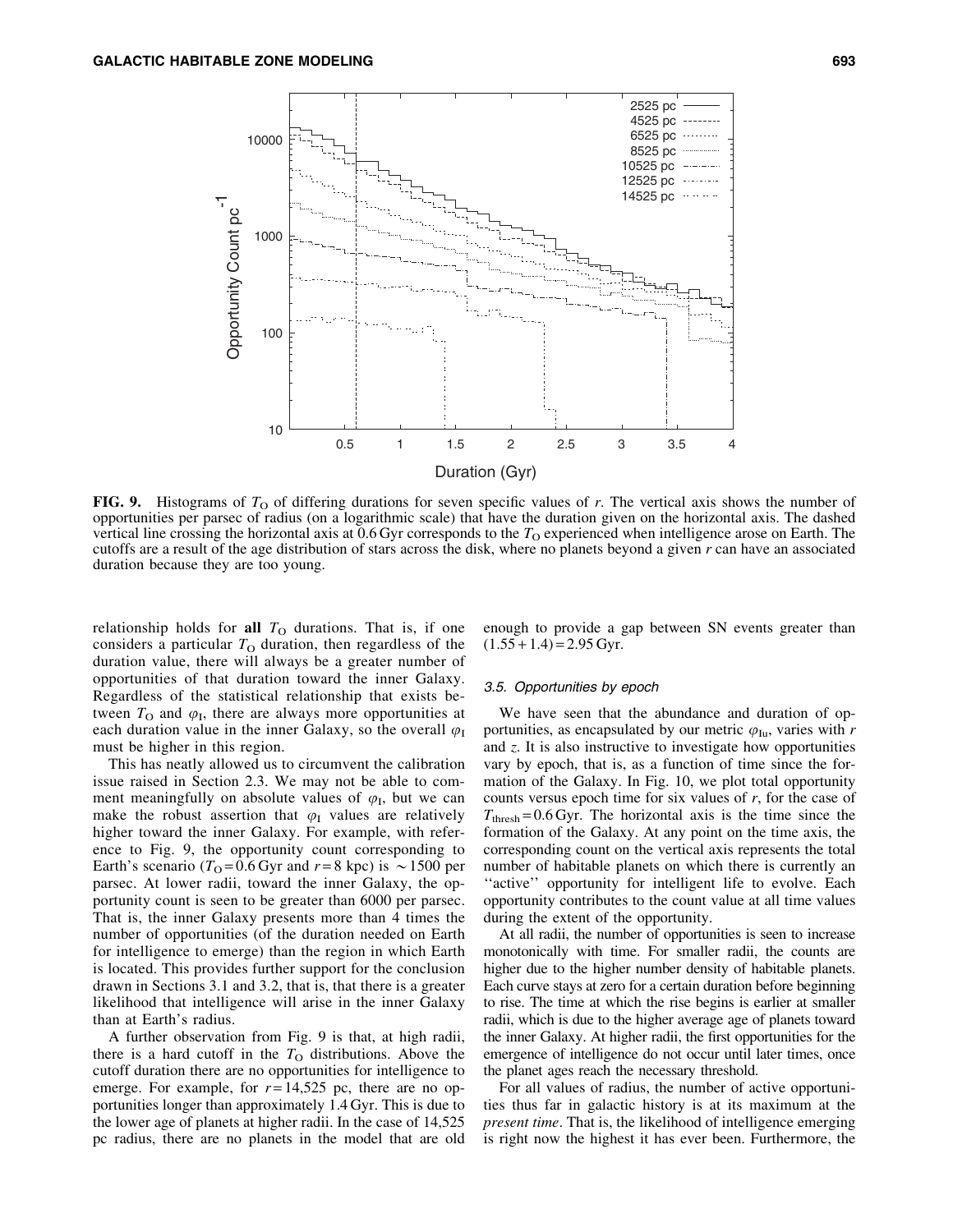

FIG. 10. Opportunity counts versus epoch time (time since the formation of the Galaxy) for six cases of *r* and for *T*<sub>thresh</sub> = 0.6 Gyr. At any point on the time axis, the count on the vertical axis represents the total number of habitable planets on which there is currently an ''active'' opportunity.

trend of increasing propensity will continue into the future, likely for the next few billion years, as the metallicity increases throughout the disk, thus supporting higher planet formation rates. Additionally, contributing to the increasing propensity is the star formation rate, which has not been in significant decline in the past few billion years, and the fact that more time is available for the development of intelligent life on planets that currently exist in the Galaxy.

As previously mentioned, we focus on modeling planets in the galactic disk and have not considered the galactic bulge due to the complicated formation history and dynamical effects that may be important to consider in this region. Jiménez-Torres *et al.* (2013) modeled the dynamical effects of stellar flybys on planetary systems in discrete regions and found that different galactic environments may reduce the habitability of planets due to either (a) strong gravitational interactions that may perturb planetary systems or (b) weaker interactions that may perturb primordial material left over from planet formation, such as Oort cloud– like objects, which may cause a flux of material to impact the inner planets and potentially a mass extinction event. Since we have ignored the galactic bulge, we have not attempted to model these effects in this work. Stellar flybys may reduce the habitability of planets in different galactic environments and thus the propensity for intelligent life within the Milky Way.

We note that, while we have only considered the effects of SN sterilizations, there are other events that could decrease habitability in the near future, such as gamma ray bursts (GRBs). Piran and Jimenez (2014) examined the impact of GRBs on galactic habitability and concluded that, as GRBs are more likely to occur in the inner Galaxy and sterilize kiloparsec-scale regions, the outer Galaxy is a better place to find life. We note that there are some assumptions made in their work that will bear further analysis, specifically that long GRBs are found preferentially in lowmetallicity dwarf galaxies, and that the assumption that the low-metallicity members of the disk population of the Milky Way can be equated with the low-metallicity dwarf hosts of GRBs in external galaxies may well not be true. Moreover, their analysis ignores the significant directional beaming of GRBs, which may allow the habitability of large regions of a galaxy in the vicinity of a GRB to be unaffected. The rate at which GRBs occur is also important to include, since sterilization by a GRB is not necessarily fatal to life in that region for the rest of galactic history (as our simulations model for SN extinctions). Finally, we note that the assumption that GRB rate scales with the stellar density is not dissimilar to the SNe rate scaling with stellar density. Our simulations of the impact of SNe show that, despite the higher SNe rate, the best place to search for intelligence is the inner Galaxy. The results of Piran and Jimenez (2014) suggest that a detailed simulation of the impact of GRBs could be a worthwhile future extension to the habitability models on which the present work is based. However, in the absence of detailed modeling, we can be confident in making the qualitative assertion that GRBs are unlikely to decrease habitability in the Milky Way to levels significantly lower than those currently experienced for two reasons: (i) the frequency of such events and their destructive power are not sufficient to significantly inhibit the propensity for intelligence over a large spatial extent and (ii) the general increase over time in the propensity for intelligence (due to increasing planet age) would tend to offset the negative impact of GRBs.

A further observation from Fig. 10 is that, at the time intelligence arose on Earth (approximately the present time), our model suggests a similar number density of active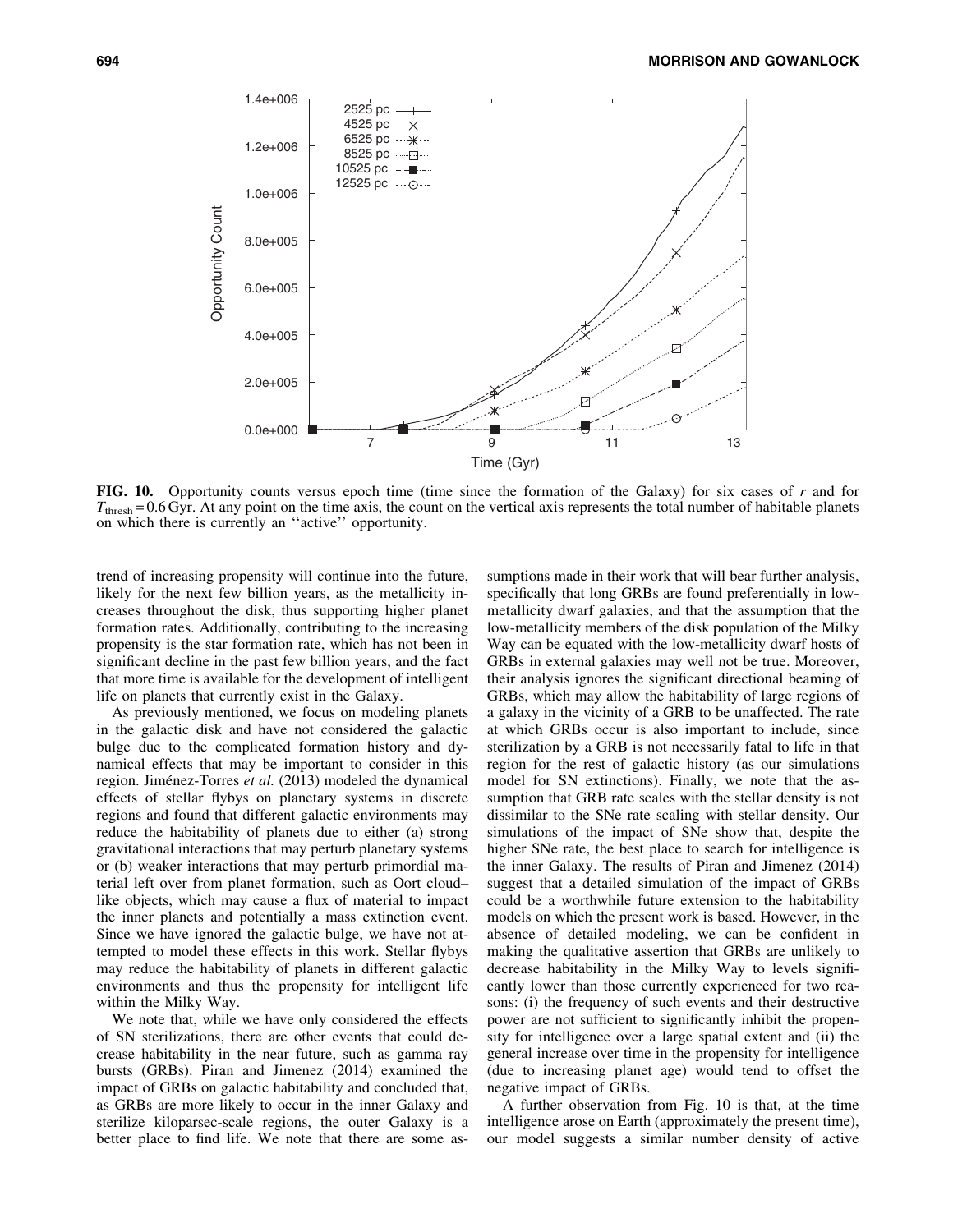### GALACTIC HABITABLE ZONE MODELING 695

opportunities was present in the inner Galaxy more than 2 Gyr ago. This does not imply that other civilizations have actually emerged in the inner Galaxy, but it does offer some insight into the potential age of any such civilizations, should they exist.

## 4. Conclusions

A model has been developed to analyze the potential for the development of intelligent life in the Milky Way, one that considers the context of an evolving galaxy, the formation of planets in this environment, and the occurrence of SN sterilizing events that put pressure on the ability of planets to host intelligent life. We created a metric,  $\varphi_{\text{Iu}}$ , to assess the propensity for the emergence of intelligence, and we examined the spatial and temporal variation of  $\varphi_{\text{Iu}}$ .

We conclude that the inner  $Galaxy<sup>4</sup>$  across all epochs appears to have the highest  $\varphi_{\text{Iu}}$ , as a result of the domination in this region of the number density of planets that meet our propensity metric criteria. Even if we vary the expected time for the emergence of intelligence to a value more than 3 times greater than that which was required on Earth, the inner disk of the Galaxy provides the greatest number of opportunities for intelligence to emerge, despite having a higher SN rate than all other locations in the disk. Further investigation of this relationship suggests that planet locations slightly above and below the midplane may be more favorable than locations precisely at the midplane between  $r \approx 5$  and  $r \approx 9$  kpc, due to increased exposure to SN events. This effect is more pronounced as the expected time for the emergence of intelligence increases. Interestingly, we find that the average  $\varphi_{Iu}$  per planet at Earth's radial position of  $r = 8$  kpc is greater than the inner Galaxy. However, since there are fewer habitable planets at Earth's radial position, the overall value of  $\varphi_{\text{Iu}}$  is still lower.

We also find that, at all galactic radii,  $\varphi$ <sub>Iu</sub> is increasing steadily with time. It is presently the highest it has been in galactic history, and it will continue to rise for several billion years into the future. Our model provides an estimate of the number of active opportunities for the emergence of intelligence at the present time at Earth's radius. It also shows that a similar number of opportunities were available in the inner Galaxy more than 2 Gyr ago. If any civilizations have emerged in the inner Galaxy, they may be considerably older than our own.

While the inner Galaxy has a higher overall propensity for intelligent life, as we have defined in this study, we note that this does not imply any degree of actual inhabitancy. The emergence of life and intelligence may be truly rare events, and their occurrence on Earth may be a statistical outlier. It is possible that no other form of intelligence (or life of any kind) has arisen elsewhere in our Galaxy. However, the alternative—that life and intelligence do exist elsewhere in our Galaxy—is also possible, and the results of this study suggest this may be the more probable scenario. In this regard, our findings can be interpreted as optimistic for the prospects of SETI. They also suggest a high priority should be given to searching in the direction of the galactic center.

Our work does not provide a means by which to estimate the absolute number of civilizations that may have arisen in the Galaxy or the rate at which new civilizations may emerge in the future. However, we can be confident in asserting that the potential for intelligence to emerge is becoming greater with time. There are likely to be more new civilizations emerging in the future than have emerged in our past.

#### Acknowledgments

The authors wish to acknowledge the support of the Australian Centre for Astrobiology at the University of New South Wales and the NASA Astrobiology Institute at the University of Hawaii. This material is based upon work supported by the National Aeronautics and Space Administration through the NASA Astrobiology Institute under Cooperative Agreement No. NNA08DA77A issued through the Office of Space Science. The authors are grateful for valuable feedback on the manuscript provided by Chris Tinney, David Flannery, Malcolm Walter, Carol Oliver, James Benford, Antonia Rowlinson, and the anonymous reviewers. Particular thanks to Chris Tinney for suggesting the inclusion of the galactic coordinate contour maps.

#### Author Disclosure Statement

No competing financial interests exist.

### **References**

- Beckwith, S.V.W. (2008) Detecting life-bearing extrasolar planets with space telescopes. *[Astrophys J](http://online.liebertpub.com/action/showLinks?crossref=10.1086%2F590466)* 684:1404–1415.
- Benford, G., Benford, J., and Benford, D. (2010) Searching for cost-optimized interstellar beacons. *[Astrobiology](http://online.liebertpub.com/action/showLinks?system=10.1089%2Fast.2009.0394&pmid=20624057)* 10:491– 498.
- Benítez, N., Maíz-Apellániz, J., and Canelles, M. (2002) Evidence for nearby supernova explosions. *Phys Rev Lett* 88, doi:10.1103/PhysRevLett.88.081101.
- Binney, J. and Tremaine, S. (2008) *Galactic Dynamics*, 2nd ed., Princeton University Press, Princeton, NJ.
- Bishop, S. and Egli, R. (2011) Discovery prospects for a supernova signature of biogenic origin. *[Icarus](http://online.liebertpub.com/action/showLinks?crossref=10.1016%2Fj.icarus.2011.02.003)* 212:960–962.
- Carigi, L., García-Rojas, J., and Meneses-Goytia, S. (2013) Chemical evolution and the galactic habitable zone of M31. *Revista Mexicana de Astronomı´a y Astrofı´sica* 49:253–273.
- Carroll, B.W. and Ostlie, D.A. (2006) *An Introduction to Modern Galactic Astrophysics and Cosmology*, Addison-Wesley, San Francisco.
- Carter, B. (2008) Five- or six-step scenario for evolution? *[In](http://online.liebertpub.com/action/showLinks?crossref=10.1017%2FS1473550408004023)[ternational Journal of Astrobiology](http://online.liebertpub.com/action/showLinks?crossref=10.1017%2FS1473550408004023)* 7:177–182.
- Catling, D.C., Glein, C.R., Zahnle, K.J., and McKay, C.P. (2005) Why  $O<sub>2</sub>$  is required by complex life on habitable planets and the concept of planetary ''oxygenation time.'' *[Astrobiology](http://online.liebertpub.com/action/showLinks?system=10.1089%2Fast.2005.5.415&pmid=15941384)* 5:415–438.
- Cavicchioli, R. (2002) Extremophiles and the search for extraterrestrial life. *[Astrobiology](http://online.liebertpub.com/action/showLinks?system=10.1089%2F153110702762027862&pmid=12530238)* 2:281–292.
- Cirković, M. (2004) The temporal aspect of the Drake equation and SETI. *[Astrobiology](http://online.liebertpub.com/action/showLinks?system=10.1089%2F153110704323175160&pmid=15253840)* 4:225–231.
- C´ irkovic´, M. (2012) *The Astrobiological Landscape*, Cambridge University Press, Cambridge, UK, Chapter 7: ''SETI and its discontents.''
- Drake, F.D. (2003, September 29) The Drake equation revisited: part I. *Astrobiology Magazine*.
- Fischer, D.A. and Valenti, J. (2005) The planet-metallicity correlation. *[Astrophys J](http://online.liebertpub.com/action/showLinks?crossref=10.1086%2F428383)* 622:1102–1117.

<sup>&</sup>lt;sup>4</sup>More specifically, the inner Galaxy at  $r > 2.5$  kpc, since our model has only been constructed with disk stars at radii between 2.5 and 15 kpc.